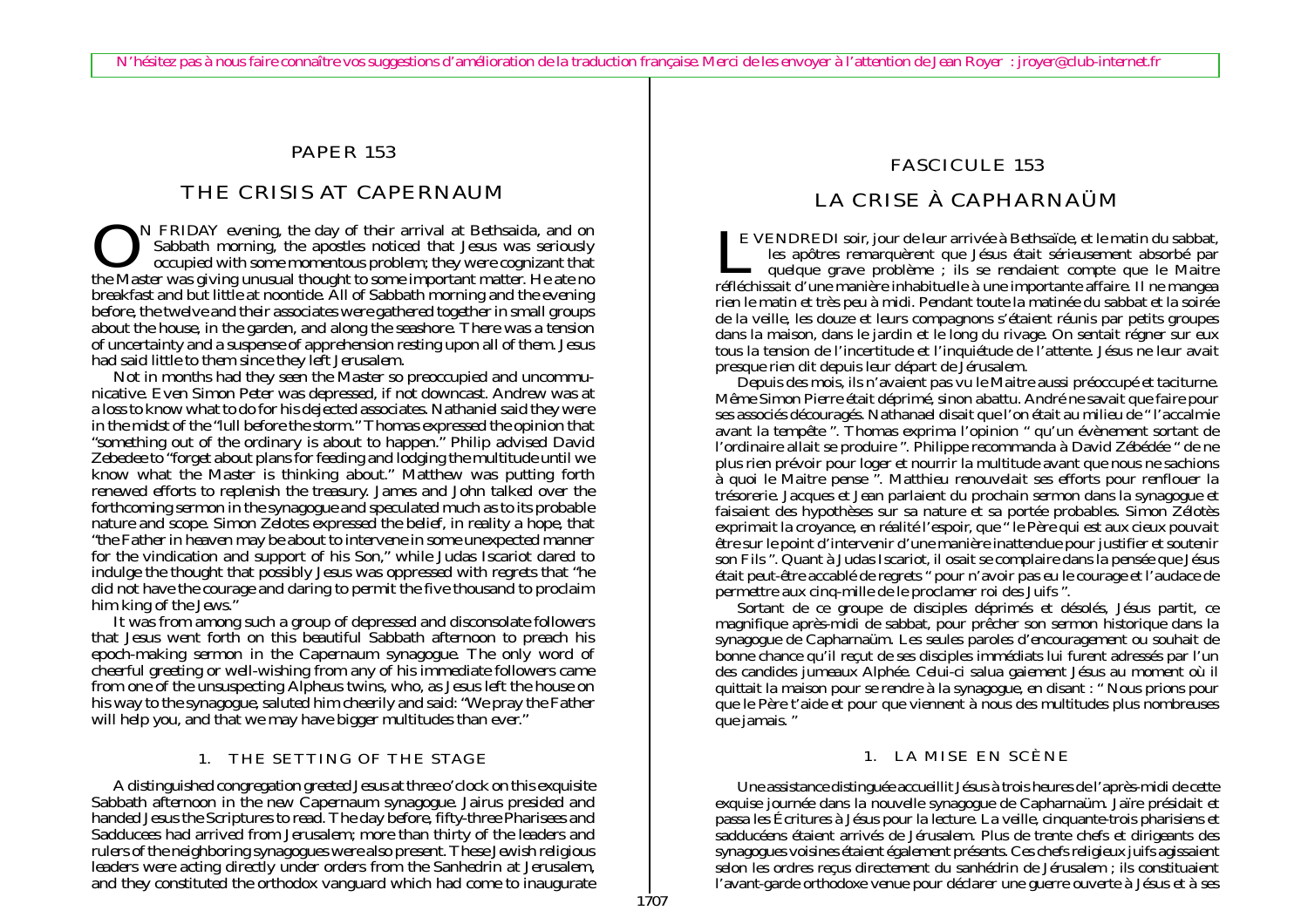open warfare on Jesus and his disciples. Sitting by the side of these Jewish leaders, in the synagogue seats of honor, were the official observers of Herod Antipas, who had been directed to ascertain the truth concerning the disturbing reports that an attempt had been made by the populace to proclaim Jesus the king of the Jews, over in the domains of his brother Philip.

Jesus comprehended that he faced the immediate declaration of avowed and open warfare by his increasing enemies, and he elected boldly to assume the offensive. At the feeding of the five thousand he had challenged their ideas of the material Messiah; now he chose again openly to attack their concept of the Jewish deliverer. This crisis, which began with the feeding of the five thousand, and which terminated with this Sabbath afternoon sermon, was the outward turning of the tide of popular fame and acclaim. Henceforth, the work of the kingdom was to be increasingly concerned with the more important task of winning lasting spiritual converts for the truly religious brotherhood of mankind. This sermon marks the crisis in the transition from the period of discussion, controversy, and decision to that of open warfare and final acceptance or final rejection.

The Master well knew that many of his followers were slowly but surely preparing their minds finally to reject him. He likewise knew that many of his disciples were slowly but certainly passing through that training of mind and that discipline of soul which would enable them to triumph over doubt and courageously to assert their full-fledged faith in the gospel of the kingdom. Jesus fully understood how men prepare themselves for the decisions of a crisis and the performance of sudden deeds of courageous choosing by the slow process of the reiterated choosing between the recurring situations of good and evil. He subjected his chosen messengers to repeated rehearsals in disappointment and provided them with frequent and testing opportunities for choosing between the right and the wrong way of meeting spiritual trials. He knew he could depend on his followers, when they met the final test, to make their vital decisions in accordance with prior and habitual mental attitudes and spirit reactions.

This crisis in Jesus' earth life began with the feeding of the five thousand and ended with this sermon in the synagogue; the crisis in the lives of the apostles began with this sermon in the synagogue and continued for a whole year, ending only with the Master's trial and crucifixion.

As they sat there in the synagogue that afternoon before Jesus began to speak, there was just one great mystery, just one supreme question, in the minds of all. Both his friends and his foes pondered just one thought, and that was: "Why did he himself so deliberately and effectively turn back the tide of popular enthusiasm?" And it was immediately before and immediately after this sermon that the doubts and disappointments of his disgruntled adherents grew into unconscious opposition and eventually turned into actual hatred. It was after this sermon in the synagogue that Judas Iscariot entertained his first conscious thought of deserting. But he did, for the time being, effectively master all such inclinations.

Everyone was in a state of perplexity. Jesus had left them dumfounded and confounded. He had recently engaged in the greatest demonstration of supernatural power to characterize his whole career. The feeding of the five thousand was the one event of his earth life which made the greatest appeal disciples. Assis auprès d'eux sur les sièges d'honneur de la synagogue, se trouvaient les observateurs officiels d'Hérode Antipas ; ils avaient reçu pour instructions de vérifier l'exactitude des rapports troublants annonçant que la populace avait fait une tentative pour proclamer Jésus roi des Juifs, là-bas dans les domaines de Philippe, frère d'Hérode.

Jésus comprit que ses ennemis, dont le nombre croissait, allaient immédiatement lui déclarer une guerre avouée et ouverte, et il choisit audacieusement de prendre l'offensive. Quand il avait nourri les cinq-mille, il avait contesté leurs idées sur le Messie matériel ; maintenant, il décida de nouveau d'attaquer leur concept du libérateur des Juifs. Cette crise, qui débuta avec le ravitaillement des cinq-mille et se termina par le sermon de cet après-midi de sabbat, marqua le commencement du reflux de la marée de la renommée et des acclamations populaires. Désormais, l'oeuvre du royaume devait consister de plus en plus en la tâche majeure de gagner durablement des convertis spirituels à la fraternité vraiment religieuse de l'humanité. Ce sermon marqua la crise de transition entre la période de discussion, de controverse et de décision, et celle de la guerre ouverte conduisant à une acceptation finale ou à un rejet définitif.

Le Maitre savait bien que dans leur mental, un grand nombre de ceux qui le suivaient se préparaient, lentement mais sûrement, à le désavouer définitivement. Il savait également qu'un bon nombre de ses disciples acquéraient, lentement mais sûrement, cette éducation du mental et cette discipline de l'âme qui leur permettraient de triompher des doutes et d'affirmer leur foi totale dans l'évangile du royaume. Jésus comprenait pleinement comment les hommes se préparent aux décisions d'une crise et à l'accomplissement soudain d'actes impliquant un choix courageux, par le lent processus du choix réitéré entre le bien et le mal dans des situations récurrentes. Il soumit ses messagers élus à des déceptions répétées et leur fournit des occasions fréquentes d'épreuves où ils devaient choisir entre la bonne et la mauvaise manière de faire face aux difficultés spirituelles. Il savait qu'il pouvait compter sur ses disciples, qu'au moment de l'épreuve finale, ils prendraient leurs décisions essentielles conformément aux attitudes mentales et aux réactions spirituelles dont ils auraient pris l'habitude antérieurement.

Cette crise dans la vie de Jésus commença par le ravitaillement des cinqmille et se termina par ce sermon dans la synagogue. La crise dans la vie des apôtres commença avec ce sermon dans la synagogue et continua pendant toute une année, pour ne prendre fin qu'au moment du jugement et de la crucifixion du Maitre.

Avant que Jésus n'ait commencé à parler cet après-midi-là, tout l'auditoire, assis dans la synagogue, ne pensait qu'à un seul grand mystère, ne se posait qu'une question suprême. Ses amis aussi bien que ses ennemis ne songeaient qu'à ceci : " Pourquoi avait-il lui-même si délibérément et si efficacement renversé le sens du courant de l'enthousiasme populaire ? " Ce fut immédiatement avant et après ce sermon que les doutes et les déceptions de ses adhérents mécontents se changèrent en une opposition inconsciente et finirent par se transformer en véritable haine. Ce fut après ce sermon dans la synagogue que, pour la première fois, Judas Iscariot songea consciemment à déserter ; mais, pour l'instant, il domina efficacement toutes les tendances de cet ordre.

Chacun était perplexe. Jésus avait laissé tout le monde abasourdi et confondu. Il s'était récemment engagé dans la plus grande démonstration de pouvoir surnaturel de toute sa carrière. Le ravitaillement des cinq-mille fut l'évènement de sa vie terrestre qui fit le maximum d'appel au concept juif du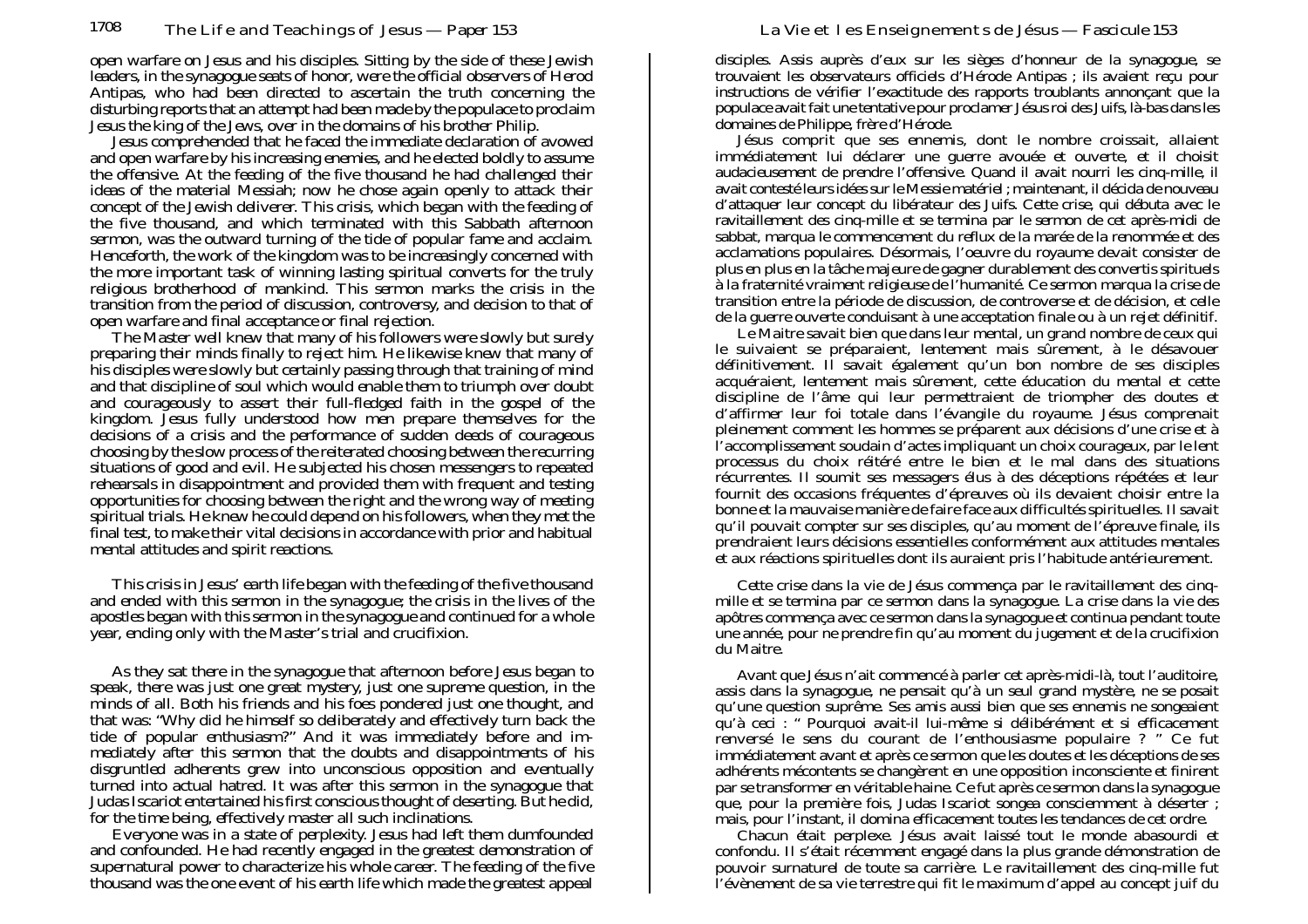#### CRISIS AT CAPERNAUM

to the Jewish concept of the expected Messiah. But this extraordinary advantage was immediately and unexplainedly offset by his prompt and unequivocal refusal to be made king.

On Friday evening, and again on Sabbath morning, the Jerusalem leaders had labored long and earnestly with Jairus to prevent Jesus' speaking in the synagogue, but it was of no avail. Jairus's only reply to all this pleading was: "I have granted this request, and I will not violate my word."

#### 2. THE EPOCHAL SERMON

Jesus introduced this sermon by reading from the law as found in Deuteronomy: "But it shall come to pass, if this people will not hearken to the voice of God, that the curses of transgression shall surely overtake them. The Lord shall cause you to be smitten by your enemies; you shall be removed into all the kingdoms of the earth. And the Lord shall bring you and the king you have set up over you into the hands of a strange nation. You shall become an astonishment, a proverb, and a byword among all nations. Your sons and your daughters shall go into captivity. The strangers among you shall rise high in authority while you are brought very low. And these things shall be upon you and your seed forever because you would not hearken to the word of the Lord. Therefore shall you serve your enemies who shall come against you. You shall endure hunger and thirst and wear this alien yoke of iron. The Lord shall bring against you a nation from afar, from the end of the earth, a nation whose tongue you shall not understand, a nation of fierce countenance, a nation which will have little regard for you. And they shall besiege you in all your towns until the high fortified walls wherein you have trusted come down; and all the land shall fall into their hands. And it shall come to pass that you will be driven to eat the fruit of your own bodies, the flesh of your sons and daughters, during this time of siege, because of the straitness wherewith your enemies shall press you."

And when Jesus had finished this reading, he turned to the Prophets and read from Jeremiah: "'If you will not hearken to the words of my servants the prophets whom I have sent you, then will I make this house like Shiloh, and I will make this city a curse to all the nations of the earth.' And the priests and the teachers heard Jeremiah speak these words in the house of the Lord. And it came to pass that, when Jeremiah had made an end of speaking all that the Lord had commanded him to speak to all the people, the priests and teachers laid hold of him, saying, 'You shall surely die.' And all the people crowded around Jeremiah in the house of the Lord. And when the princes of Judah heard these things, they sat in judgment on Jeremiah. Then spoke the priests and the teachers to the princes and to all the people, saying: 'This man is worthy to die, for he has prophesied against our city, and you have heard him with your own ears.' Then spoke Jeremiah to all the princes and to all the people: 'The Lord sent me to prophesy against this house and against this city all the words which you have heard. Now, therefore, amend your ways and reform your doings and obey the voice of the Lord your God that you may escape the evil which has been pronounced against you. As for me, behold I am in your hands. Do with me as seems good and right in your eyes. But know you for certain that, if you put me to death, you shall bring innocent blood upon yourselves and upon this people, for of a truth the Lord has sent me to speak all these words in your ears.

Messie attendu. Mais cet avantage extraordinaire fut immédiatement contrebalancé d'une manière inexplicable par son prompt et net refus d'être proclamé roi.

Le vendredi soir, puis de nouveau le matin du sabbat, les dirigeants venus de Jérusalem avaient fait de longs et persévérants efforts auprès de Jaïre pour qu'il empêche Jésus de parler dans la synagogue, mais ce fut en vain. À toute leur argumentation, Jaïre ne faisait qu'une réponse : " J'ai accordé la permission demandée et je ne manquerai pas à ma parole. "

#### 2. LE SERMON HISTORIQUE

Jésus préluda à ce sermon en lisant dans la Loi les passages suivants du Deutéronome : " Mais il arrivera que, si ce peuple n'écoute pas la voix de Dieu, il sera certainement maudit pour ses transgressions. Le Seigneur te fera frapper par tes ennemis ; tu seras emmené dans tous les royaumes de la terre. Le Seigneur te livrera, avec le roi que tu auras mis sur ton trône, à une nation étrangère. Tu deviendras un sujet d'étonnement, de proverbe et de risée parmi toutes les nations. Tes fils et tes filles iront en captivité. Les étrangers en Israël acquerront une haute autorité et tu seras abaissé jusqu'à terre. Et toutes ces choses t'arriveront perpétuellement, à toi et à ta semence, parce que tu n'as pas voulu écouter la parole du Seigneur. C'est pour cela que tu serviras tes ennemis venus t'assaillir. Tu endureras la faim et la soif, et tu subiras le joug de fer de l'étranger. Le Seigneur élèvera contre toi une nation venant de loin, des confins de la terre, une nation dont tu ne comprendras pas la langue, une nation au visage dur qui aura peu de considération pour toi. Et ils t'assiègeront dans toutes tes villes jusqu'à ce que tous les hauts remparts dans lesquels tu as mis ta confiance soient abattus ; et tout le pays tombera entre leurs mains. Et il arrivera que tu seras forcé de manger le fruit de ton propre corps, la chair de tes fils et de tes filles, durant ce temps de siège, à cause de la pénurie dans laquelle tes ennemis t'enserreront. "

Lorsque Jésus eut terminé cette lecture, il passa aux Prophètes et lut dans Jérémie : " 'Si vous ne voulez pas écouter les paroles de mes serviteurs, les prophètes que je vous ai envoyés, alors je rendrai cette maison semblable à Silo et je ferai de cette ville une malédiction pour toutes les nations de la terre.' Les prêtres et les éducateurs entendirent Jérémie prononcer ces paroles dans la maison du Seigneur. Et il arriva que, lorsque Jérémie eut fini de dire tout ce que le Seigneur lui avait commandé d'annoncer à tout le peuple, les prêtres et les éducateurs s'emparèrent de lui en disant : 'Tu vas certainement mourir.' Et tout le peuple afflua autour de Jérémie dans la maison du Seigneur. Quand les princes de Juda entendirent ces choses, ils jugèrent Jérémie. Et les prêtres et les éducateurs parlèrent aux princes et à tout le peuple en disant : 'Cet homme a mérité la mort, car il a prophétisé contre notre ville, et vous l'avez entendu de vos propres oreilles.' Alors Jérémie dit à tous les princes et à tout le peuple : 'Le Seigneur m'a envoyé prophétiser contre cette maison et contre cette ville toutes les paroles que vous avez entendues. Réformez donc votre conduite et amendez vos actions et obéissez à la voix du Seigneur, votre Dieu, afin d'échapper au mal qui a été prononcé contre vous. Quant à moi, me voici entre vos mains. Traitezmoi comme il vous semblera bon et juste, mais sachez bien que, si vous me faites mourir, vous mettrez du sang innocent sur vous et sur ce peuple, car, en vérité, le Seigneur m'a envoyé pour faire retentir toutes ces paroles à vos oreilles.'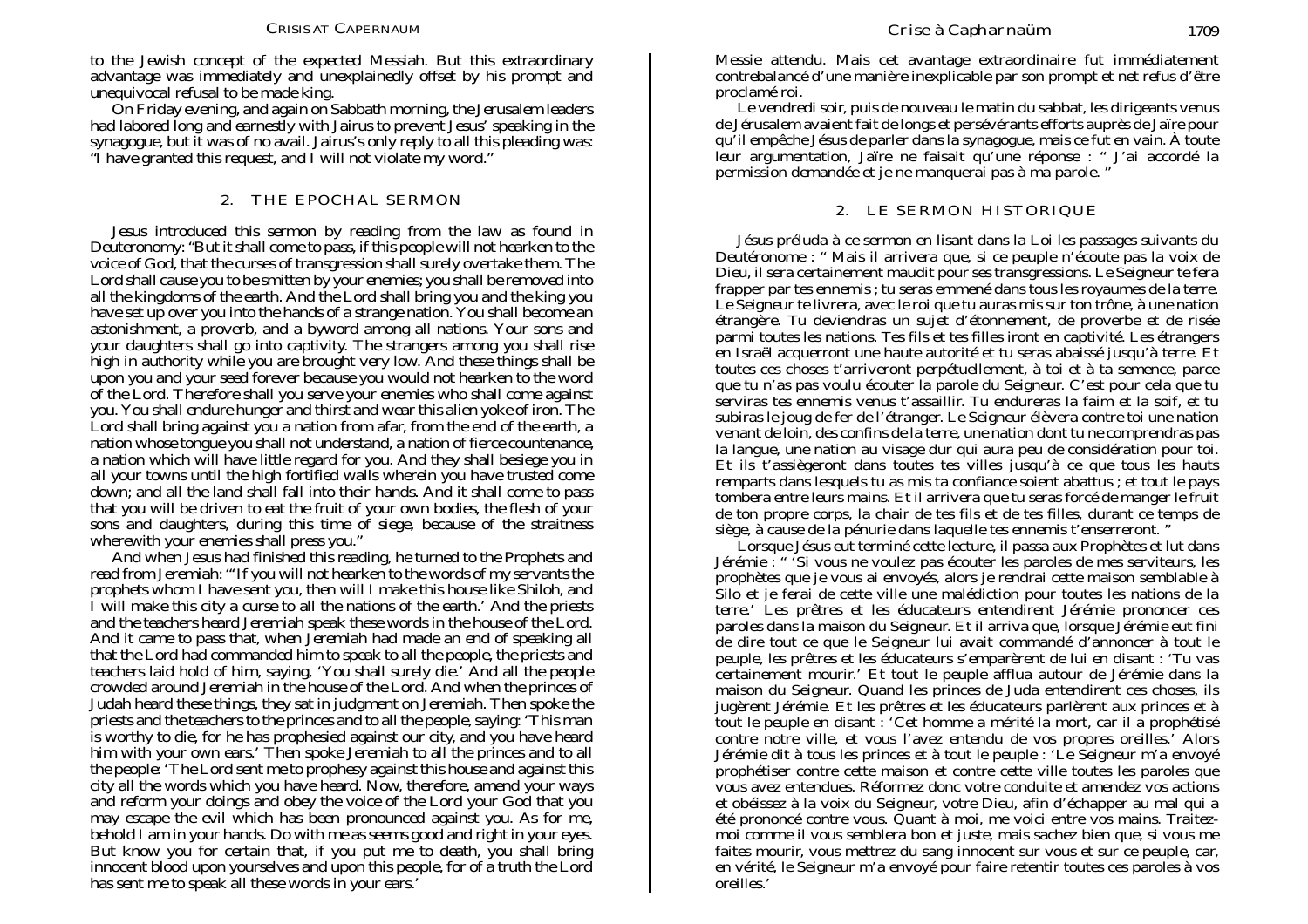"The priests and teachers of that day sought to kill Jeremiah, but the judges would not consent, albeit, for his words of warning, they did let him down by cords in a filthy dungeon until he sank in mire up to his armpits. That is what this people did to the Prophet Jeremiah when he obeyed the Lord's command to warn his brethren of their impending political downfall. Today, I desire to ask you: What will the chief priests and religious leaders of this people do with the man who dares to warn them of the day of their spiritual doom? Will you also seek to put to death the teacher who dares to proclaim the word of the Lord, and who fears not to point out wherein you refuse to walk in the way of light which leads to the entrance to the kingdom of heaven?

"What is it you seek as evidence of my mission on earth? We have left you undisturbed in your positions of influence and power while we preached glad tidings to the poor and the outcast. We have made no hostile attack upon that which you hold in reverence but have rather proclaimed new liberty for man's fear-ridden soul. I came into the world to reveal my Father and to establish on earth the spiritual brotherhood of the sons of God, the kingdom of heaven. And notwithstanding that I have so many times reminded you that my kingdom is not of this world, still has my Father granted you many manifestations of material wonders in addition to more evidential spiritual transformations and regenerations.

"What new sign is it that you seek at my hands? I declare that you already have sufficient evidence to enable you to make your decision. Verily, verily, I say to many who sit before me this day, you are confronted with the necessity of choosing which way you will go; and I say to you, as Joshua said to your forefathers, 'choose you this day whom you will serve.' Today, many of you stand at the parting of the ways.

"Some of you, when you could not find me after the feasting of the multitude on the other side, hired the Tiberias fishing fleet, which a week before had taken shelter near by during a storm, to go in pursuit of me, and what for? Not for truth and righteousness or that you might the better know how to serve and minister to your fellow men! No, but rather that you might have more bread for which you had not labored. It was not to fill your souls with the word of life, but only that you might fill the belly with the bread of ease. And long have you been taught that the Messiah, when he should come, would work those wonders which would make life pleasant and easy for all the chosen people. It is not strange, then, that you who have been thus taught should long for the loaves and the fishes. But I declare to you that such is not the mission of the Son of Man. I have come to proclaim spiritual liberty, teach eternal truth, and foster living faith.

"My brethren, hanker not after the meat which perishes but rather seek for the spiritual food that nourishes even to eternal life; and this is the bread of life which the Son gives to all who will take it and eat, for the Father has given the Son this life without measure. And when you asked me, 'What must we do to perform the works of God?' I plainly told you: 'This is the work of God, that you believe him whom he has sent.'

And then said Jesus, pointing up to the device of a pot of manna which decorated the lintel of this new synagogue, and which was embellished with grape clusters: "You have thought that your forefathers in the wilderness ate manna—the bread of heaven—but I say to you that this was the bread of earth. While Moses did not give your fathers bread from heaven, my Father now

" Les prêtres et les éducateurs de l'époque cherchèrent à tuer Jérémie, mais les juges ne voulurent pas y consentir. Toutefois, à cause de ses paroles d'avertissement, ils le firent descendre par des cordes dans un cachot fangeux où il s'enfonça dans la boue jusqu'aux aisselles. Voilà ce que ce peuple fit au prophète Jérémie lorsqu'il obéit au commandement du Seigneur de prévenir ses frères de leur chute politique imminente. Aujourd'hui, je voudrais vous demander : Comment les principaux prêtres et chefs religieux de ce peuple traiteront-ils un homme qui ose les avertir du jour de leur condamnation spirituelle ? Allez-vous également chercher à mettre à mort l'instructeur qui a l'audace de proclamer la parole du Seigneur, et qui ne craint pas de signaler comment vous refusez de marcher dans le chemin de lumière qui conduit à l'entrée du royaume des cieux ?

" Que cherchez-vous comme preuve de ma mission sur terre ? Nous vous avons laissés tranquilles dans vos positions d'influence et de pouvoir pendant que nous prêchions de bonnes nouvelles aux pauvres et aux opprimés. Nous <sup>n</sup>'avons pas lancé d'attaque hostile contre ce que vous respectez ; nous avons plutôt proclamé une nouvelle liberté pour l'âme des hommes tourmentés par la peur. Je suis venu dans le monde pour révéler mon Père et pour établir sur terre la fraternité spirituelle des fils de Dieu, le royaume des cieux. Bien que je vous aie maintes fois rappelé que mon royaume n'est pas de ce monde, mon Père vous a néanmoins accordé de nombreuses manifestations de prodiges matériels s'ajoutant à des transformations et régénérations spirituelles plus probantes.

" Quel nouveau signe attendez-vous de moi ? Je déclare que vous avez déjà suffisamment de preuves pour pouvoir prendre vos décisions. En vérité, en vérité, je le dis à beaucoup de mes auditeurs d'aujourd'hui, vous êtes obligés de choisir le chemin que vous allez prendre. Comme Josué l'a dit à vos ancêtres, je vous dis de choisir aujourd'hui qui vous voulez servir. Beaucoup d'entre vous se trouvent aujourd'hui à la croisée des chemins.

" Quand vous n'avez pas pu me trouver après que la multitude eut été nourrie de l'autre côté du lac, certains d'entre vous avez loué les bateaux de pêche de Tibériade qui s'étaient abrités dans le voisinage pendant la tempête de la semaine dernière, et vous vous êtes lancés à ma poursuite, mais pourquoi ? Non pour rechercher la vérité et la droiture, ni pour apprendre à mieux servir ou soigner vos semblables, non, mais plutôt pour avoir plus de pain sans travailler ! Ce n'était pas pour remplir votre âme de la parole de vie, mais pour remplir votre ventre du pain de la facilité. Depuis longtemps, on vous a enseigné que, lors de sa venue, le Messie accomplirait des prodiges qui rendraient la vie facile et agréable à tout le peuple élu. Il n'est donc pas étonnant, alors, que, vous qui avez été ainsi éduqués, vous désiriez ardemment du pain et des poissons. Mais je vous déclare que telle n'est pas la mission du Fils de l'Homme. Je suis venu proclamer la liberté spirituelle, enseigner la vérité éternelle et nourrir la foi vivante.

" Mes frères, ne convoitez pas les denrées périssables, mais recherchez plutôt les aliments spirituels qui nourrissent jusque dans la vie éternelle. C'est le pain de vie que le Fils donne à tous ceux qui veulent le prendre et le manger, car le Père a donné sans mesure cette vie au Fils. Lorsque vous m'avez demandé : 'Que devons-nous faire pour accomplir les oeuvres de Dieu ?' Je vous ai clairement dit : 'L'oeuvre de Dieu consiste à croire en celui qu'il a envoyé.' "

Puis Jésus montra du doigt le dessin d'un vase plein de manne orné de grappes de raisin et décorant le linteau de la nouvelle synagogue, et dit : " Vous avez cru que, dans le désert, vos pères avaient mangé la manne—le pain du ciel—mais je vous dis que c'était le pain de la terre. Alors que Moïse <sup>n</sup>'a pas donné à vos ancêtres de pain venant du ciel, mon Père est maintenant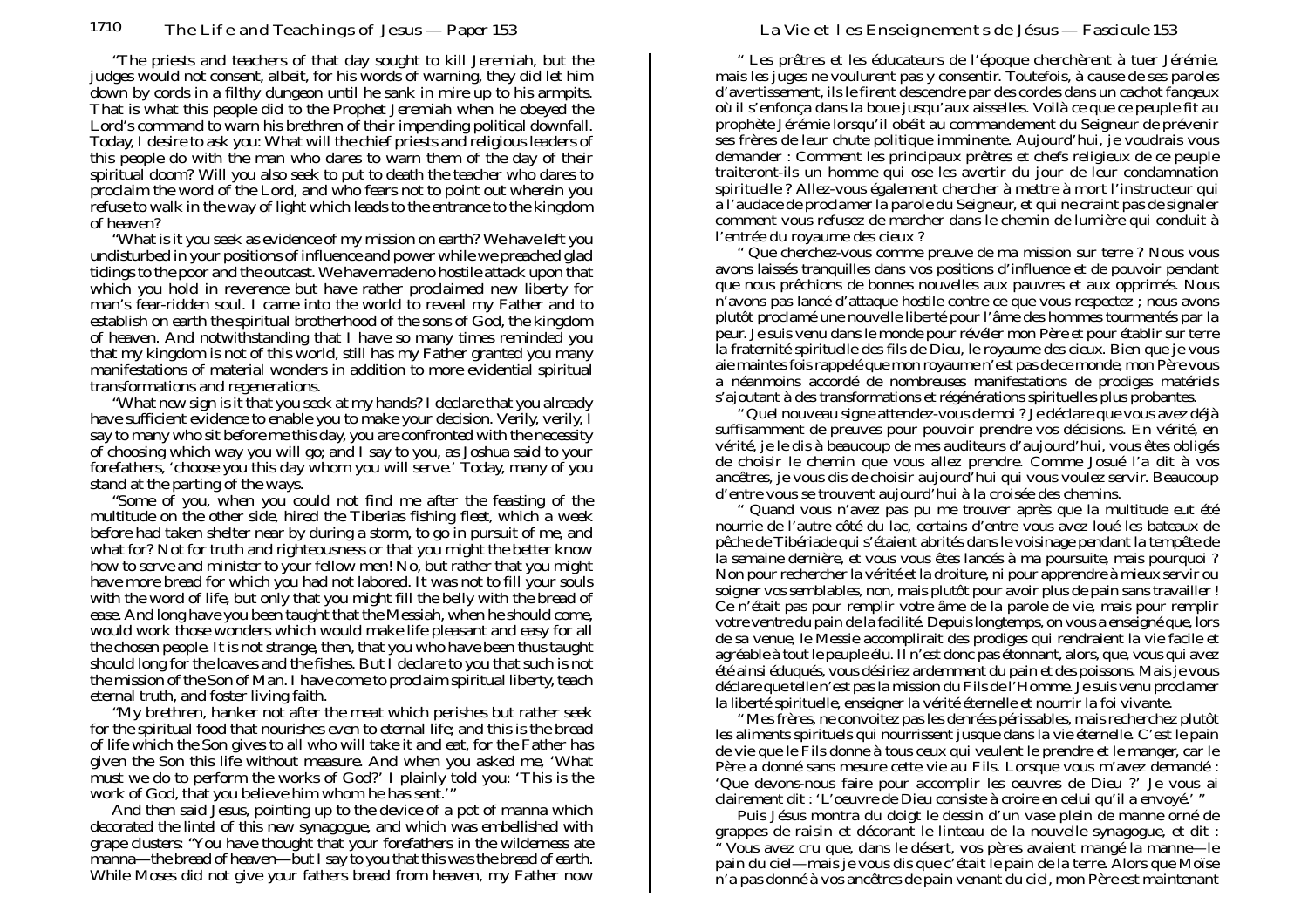#### CRISIS AT CAPERNAUM

stands ready to give you the true bread of life. The bread of heaven is that which comes down from God and gives eternal life to the men of the world. And when you say to me, Give us this living bread, I will answer: I am this bread of life. He who comes to me shall not hunger, while he who believes me shall never thirst. You have seen me, lived with me, and beheld my works, yet you believe not that I came forth from the Father. But to those who do believe—fear not. All those led of the Father shall come to me, and he who comes to me shall in nowise be cast out.

"And now let me declare to you, once and for all time, that I have come down upon the earth, not to do my own will, but the will of Him who sent me. And this is the final will of Him who sent me, that of all those he has given me I should not lose one. And this is the will of the Father: That every one who beholds the Son and who believes him shall have eternal life. Only yesterday did I feed you with bread for your bodies; today I offer you the bread of life for your hungry souls. Will you now take the bread of the spirit as you then so willingly ate the bread of this world?"

As Jesus paused for a moment to look over the congregation, one of the teachers from Jerusalem (a member of the Sanhedrin) rose up and asked: "Do I understand you to say that you are the bread which comes down from heaven, and that the manna which Moses gave to our fathers in the wilderness did not?" And Jesus answered the Pharisee, "You understood aright." Then said the Pharisee: "But are you not Jesus of Nazareth, the son of Joseph, the carpenter? Are not your father and mother, as well as your brothers and sisters, well known to many of us? How then is it that you appear here in God's house and declare that you have come down from heaven?

By this time there was much murmuring in the synagogue, and such a tumult was threatened that Jesus stood up and said: "Let us be patient; the truth never suffers from honest examination. I am all that you say but more. The Father and I are one; the Son does only that which the Father teaches him, while all those who are given to the Son by the Father, the Son will receive to himself. You have read where it is written in the Prophets, 'You shall all be taught by God,' and that 'Those whom the Father teaches will hear also his Son.' Every one who yields to the teaching of the Father's indwelling spirit will eventually come to me. Not that any man has seen the Father, but the Father's spirit does live within man. And the Son who came down from heaven, he has surely seen the Father. And those who truly believe this Son already have eternal life.

"I am this bread of life. Your fathers ate manna in the wilderness and are dead. But this bread which comes down from God, if a man eats thereof, he shall never die in spirit. I repeat, I am this living bread, and every soul who attains the realization of this united nature of God and man shall live forever. And this bread of life which I give to all who will receive is my own living and combined nature. The Father in the Son and the Son one with the Father—that is my life-giving revelation to the world and my saving gift to all nations."

When Jesus had finished speaking, the ruler of the synagogue dismissed the congregation, but they would not depart. They crowded up around Jesus to ask more questions while others murmured and disputed among themselves. And this state of affairs continued for more than three hours. It was well past seven o'clock before the audience finally dispersed.

prêt à vous donner le véritable pain de vie. Le pain du ciel est ce qui vient de Dieu et donne la vie éternelle aux hommes de ce monde. Si vous me dites : Donne-nous de ce pain vivant, je répondrai : Je suis ce pain de vie. Quiconque vient vers moi n'aura pas faim, et quiconque me croit n'aura jamais soif. Vous m'avez vu, vous avez vécu avec moi, vous avez contemplé mes oeuvres et pourtant vous ne croyez pas que je sois venu du Père. Mais, que tous ceux qui croient vraiment ne craignent pas. Tous ceux qui sont conduits par le Père viendront vers moi, et quiconque vient vers moi ne sera aucunement rejeté.

" Maintenant, laissez-moi vous déclarer, une fois pour toutes, que je suis descendu sur terre non pour faire ma propre volonté, mais la volonté de Celui qui m'a envoyé. Et la volonté finale de Celui qui m'a envoyé est que je ne perde pas un seul de ceux qu'il m'a donnés. Voici la volonté du Père : Que quiconque voit le Fils et le croit ait la vie éternelle. Hier encore, je vous ai nourris de pain destiné à votre corps ; aujourd'hui, j'offre le pain de vie à votre âme affamée. Voulez-vous maintenant absorber le pain de l'esprit comme vous avez si volontiers mangé le pain de ce monde ? "

Tandis que Jésus s'arrêtait un instant pour regarder l'assistance, l'un des éducateurs de Jérusalem (membre du sanhédrin) se leva et demanda : " Doisje comprendre que tu affirmes être le pain descendu du ciel, et que la manne donnée par Moïse à nos pères dans le désert ne l'était pas ? " Et Jésus répondit : " Tu as bien compris. " Alors, le pharisien dit : " Mais n'es-tu pas Jésus de Nazareth, le fils de Joseph le charpentier ? Ton père et ta mère ainsi que tes frères et tes soeurs ne sont-ils pas connus de beaucoup d'entre nous ? Comment se fait-il donc que tu apparaisses ici dans la maison de Dieu et que tu déclares être descendu du ciel ? "

Entretemps, de tels murmures s'étaient élevés dans la synagogue et il y avait une telle menace de tumulte que Jésus se leva et dit : " Soyons patients ; la vérité n'a rien à craindre d'un examen honnête. Je suis tout ce que vous dites, mais plus encore. Le Père et moi, nous sommes un. Le Fils fait seulement ce que le Père lui enseigne. Quant à tous ceux qui sont donnés au Fils par le Père, le Fils les recevra en lui-même. Vous avez lu les passages suivants des Prophètes : 'Vous serez tous enseignés par Dieu' et 'Ceux que le Père enseigne écouteront aussi son Fils.' Quiconque suit les directives de l'esprit intérieur du Père finira par venir à moi. Nul homme n'a vu le Père, mais l'esprit du Père vit dans l'homme. Quant au Fils descendu du ciel, il a certainement vu le Père, et ceux qui croient sincèrement ce Fils ont déjà la vie éternelle.

" Je suis le pain de vie. Vos pères ont mangé la manne dans le désert et sont morts. Quant au pain qui vient de Dieu, si un homme en mange, il ne mourra jamais en esprit. Je répète que je suis ce pain vivant, et que toute âme réalisant l'unité des natures divine et humaine vivra éternellement. Ce pain de vie que je donne à quiconque veut le recevoir est ma propre nature vivante et conjuguée. Le Père est dans le Fils et le Fils ne fait qu'un avec le Père—c'est cela ma révélation qui apporte la vie au monde, et mon don de salut à toutes les nations. "

Lorsque Jésus eut fini de parler, le chef de la synagogue congédia la foule, mais elle ne voulut pas s'en aller. Elle se pressa autour de Jésus pour poser d'autres questions, tandis que certains auditeurs murmuraient et discutaient entre eux. Cette situation dura plus de trois heures, et ce fut seulement bien après sept heures du soir que l'auditoire finit par se disperser.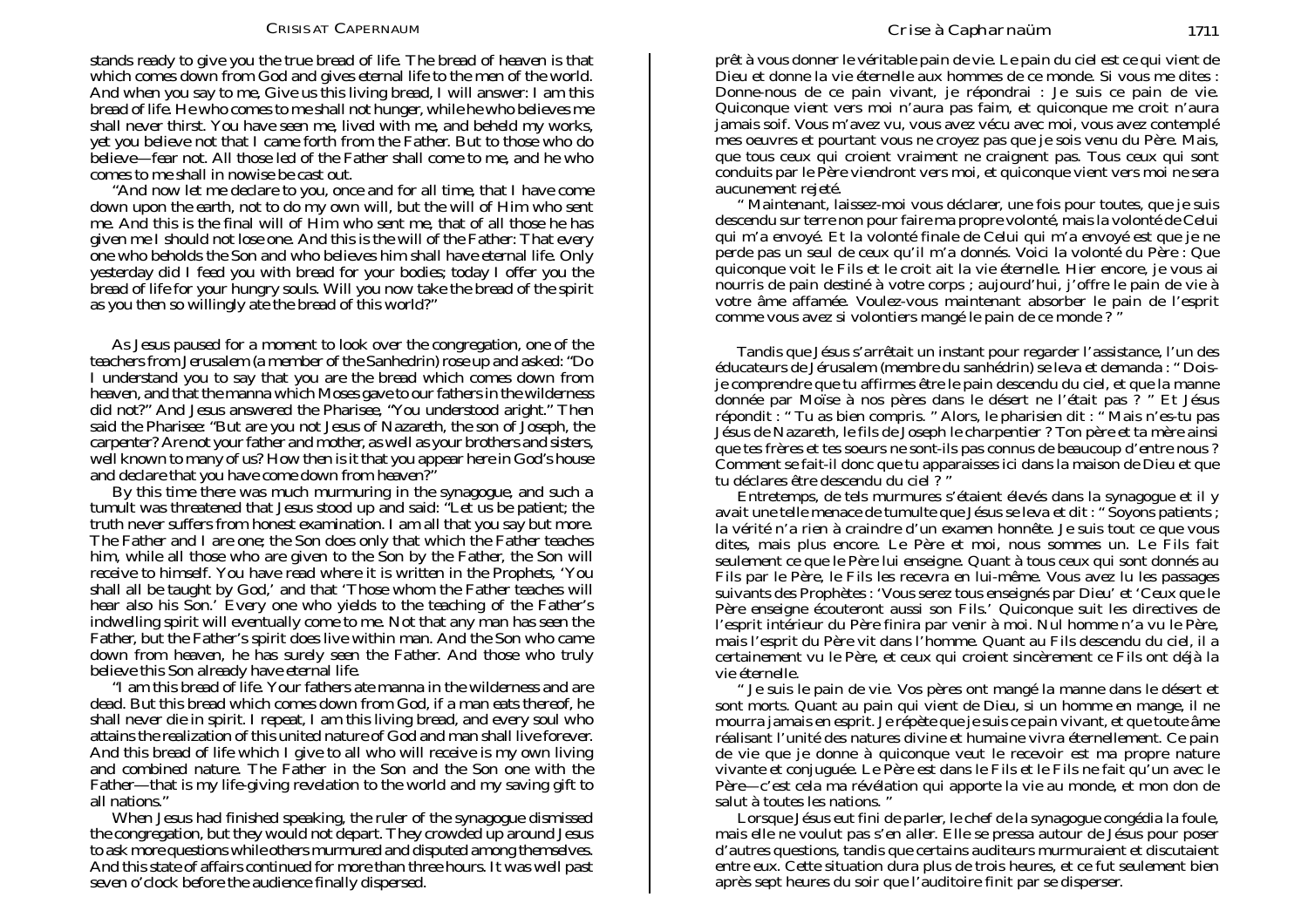#### 3. THE AFTER MEETING

Many were the questions asked Jesus during this after meeting. Some were asked by his perplexed disciples, but more were asked by caviling unbelievers who sought only to embarrass and entrap him.

One of the visiting Pharisees, mounting a lampstand, shouted out this question: "You tell us that you are the bread of life. How can you give us your flesh to eat or your blood to drink? What avail is your teaching if it cannot be carried out?" And Jesus answered this question, saying: "I did not teach you that my flesh is the bread of life nor that my blood is the water thereof. But I did say that my life in the flesh is a bestowal of the bread of heaven. The fact of the Word of God bestowed in the flesh and the phenomenon of the Son of Man subject to the will of God, constitute a reality of experience which is equivalent to the divine sustenance. You cannot eat my flesh nor can you drink my blood, but you can become one in spirit with me even as I am one in spirit with the Father. You can be nourished by the eternal word of God, which is indeed the bread of life, and which has been bestowed in the likeness of mortal flesh; and you can be watered in soul by the divine spirit, which is truly the water of life. The Father has sent me into the world to show how he desires to indwell and direct all men; and I have so lived this life in the flesh as to inspire all men likewise ever to seek to know and do the will of the indwelling heavenly Father."

Then one of the Jerusalem spies who had been observing Jesus and his apostles, said: "We notice that neither you nor your apostles wash your hands properly before you eat bread. You must well know that such a practice as eating with defiled and unwashed hands is a transgression of the law of the elders. Neither do you properly wash your drinking cups and eating vessels. Why is it that you show such disrespect for the traditions of the fathers and the laws of our elders?" And when Jesus heard him speak, he answered: "Why is it that you transgress the commandments of God by the laws of your tradition? The commandment says, 'Honor your father and your mother,' and directs that you share with them your substance if necessary; but you enact a law of tradition which permits undutiful children to say that the money wherewith the parents might have been assisted has been 'given to God.' The law of the elders thus relieves such crafty children of their responsibility, notwithstanding that the children subsequently use all such monies for their own comfort. Why is it that you in this way make void the commandment by your own tradition? Well did Isaiah prophesy of you hypocrites, saying: 'This people honors me with their lips, but their heart is far from me. In vain do they worship me, teaching as their doctrines the precepts of men.'

"You can see how it is that you desert the commandment while you hold fast to the tradition of men. Altogether willing are you to reject the word of God while you maintain your own traditions. And in many other ways do you dare to set up your own teachings above the law and the prophets."

Jesus then directed his remarks to all present. He said: "But hearken to me all of you. It is not that which enters into the mouth that spiritually defiles the man, but rather that which proceeds out of the mouth and from the heart." But even the apostles failed fully to grasp the meaning of his words, for Simon Peter also asked him: "Lest some of your hearers be unnecessarily offended, would you explain to us the meaning of these words?" And then said Jesus to Peter:

# 3. APRÈS LA RÉUNION

Bien des questions furent posées à Jésus après la réunion, quelques-unes par ses disciples perplexes, mais la majorité par des incroyants chicaneurs qui cherchaient seulement à l'embarrasser et à le prendre au piège.

L'un des visiteurs pharisiens monta sur un socle de lampadaire et cria cette question : " Tu nous dis que tu es le pain de vie. Comment peux-tu nous donner ta chair à manger ou ton sang à boire ? À quoi sert ton enseignement si l'on ne peut le mettre en pratique ? " Jésus répondit à cette question en disant : " Je ne vous ai pas enseigné que ma chair soit le pain de vie, ni mon sang l'eau vivante, mais je vous ai dit que ma vie incarnée est une effusion de pain céleste. Le fait de la Parole de Dieu effusée dans la chair et le phénomène du Fils de l'Homme soumis à la volonté de Dieu constituent une réalité d'expérience qui équivaut à la nourriture divine. Vous ne pouvez ni manger ma chair ni boire mon sang, mais, en esprit, vous pouvez devenir un avec moi comme je ne fais qu'un en esprit avec le Père. Vous pouvez être nourri par la parole éternelle de Dieu, qui est en vérité le pain de vie, et qui a été effusée dans la similitude de la chair mortelle ; et votre âme peut être arrosée par l'esprit divin qui est véritablement l'eau de la vie. Le Père m'a envoyé dans le monde pour montrer comment il désire habiter et diriger tous les hommes ; et j'ai vécu cette vie incarnée de manière à inspirer aussi tous les hommes pour qu'ils cherchent toujours à connaître et à faire la volonté du Père céleste qui demeure en eux. "

Alors, l'un des espions de Jérusalem qui avait observé Jésus et ses apôtres dit : " Nous remarquons que ni toi ni les apôtres ne vous lavez convenablement les mains avant de manger du pain. Vous devez bien savoir que la pratique de manger avec des mains souillées et non lavées est une transgression de la loi des anciens. Vous ne lavez pas non plus correctement vos coupes de boisson ni votre vaisselle. Pourquoi montrez-vous si peu de respect pour les traditions de vos pères et les lois de nos anciens ? " Après l'avoir écouté, Jésus répondit : " Pourquoi transgressez-vous les commandements de Dieu par les lois de votre tradition ? Le commandement dit : 'Honore ton père et ta mère' et il ordonne que vous partagiez avec eux vos ressources si c'est nécessaire ; mais vous promulguez une loi de tradition qui permet aux enfants manquant à leurs devoirs de dire que l'argent qui aurait pu aider les parents a été 'donné à Dieu'. La loi des anciens dégage ainsi de leur responsabilité ces enfants sournois, même s'ils emploient ultérieurement tout cet argent pour leur propre bien-être. Comment se fait-il que vous annuliez ainsi le commandement par votre propre tradition ? Hypocrites, Isaïe a bien prophétisé de vous lorsqu'il a dit : 'Ce peuple m'honore de ses lèvres, mais son coeur est éloigné de moi. C'est en vain qu'ils me rendent un culte, car ils enseignent comme doctrines des préceptes humains.'

 Voyez comment vous abandonnez le commandement pour vous accrocher à des traditions humaines. Vous êtes tout disposés à désavouer la parole de Dieu pour maintenir vos propres traditions. Et, de bien d'autres manières, vous osez établir votre propre enseignement au-dessus de la Loi et des Prophètes. "

Puis Jésus adressa ses observations à tout l'auditoire. Il dit : " Écoutez-moi tous. L'homme n'est pas spirituellement souillé par ce qui entre dans sa bouche, mais plutôt par ce qui sort de sa bouche et vient de son coeur. " Les apôtres eux-mêmes ne réussirent pas à saisir complètement le sens de ses paroles, car Simon Pierre lui demanda aussi : " De crainte que certains auditeurs ne soient inutilement froissés, voudrais-tu nous expliquer le sens de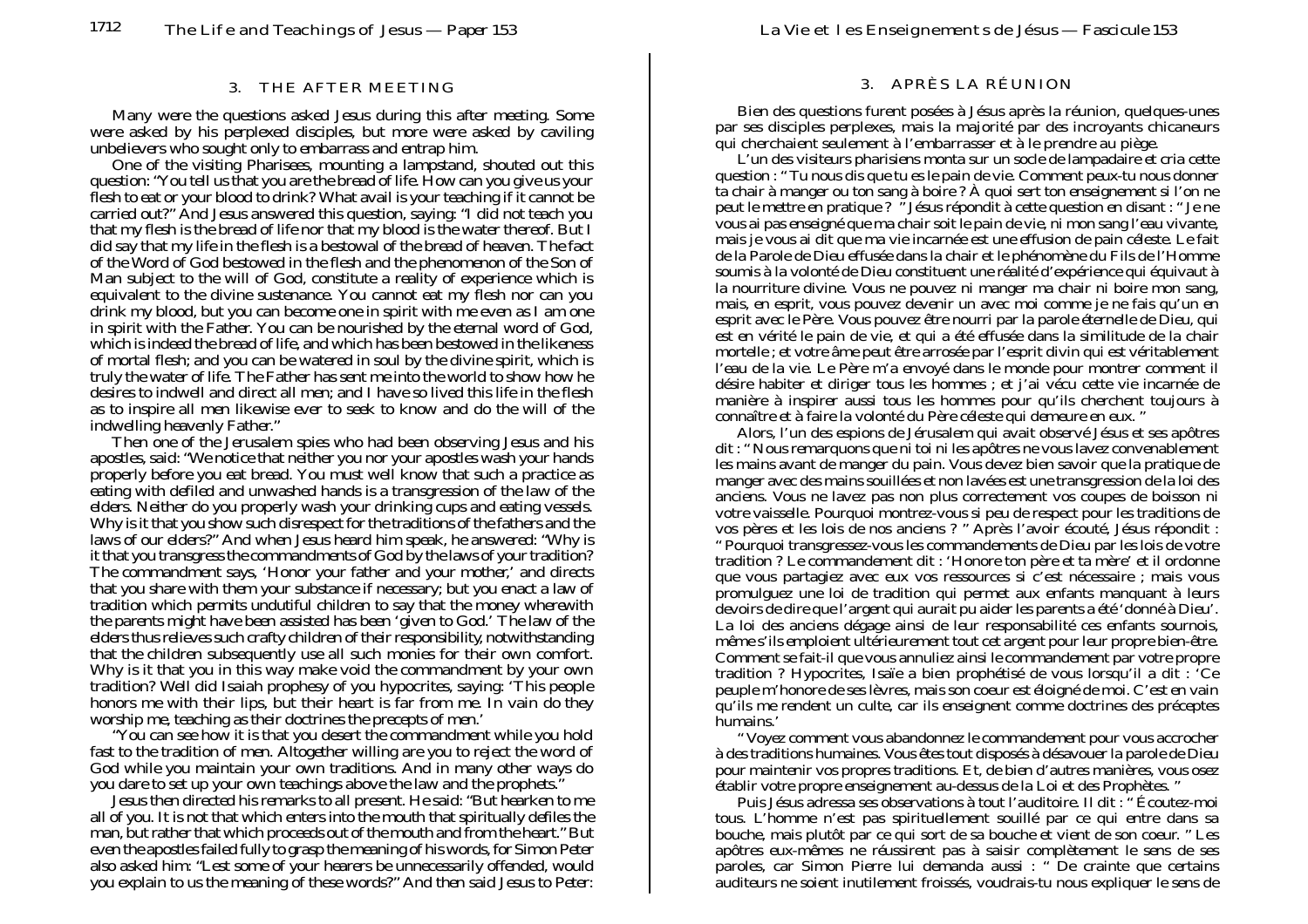"Are you also hard of understanding? Know you not that every plant which my heavenly Father has not planted shall be rooted up? Turn now your attention to those who would know the truth. You cannot compel men to love the truth. Many of these teachers are blind guides. And you know that, if the blind lead the blind, both shall fall into the pit. But hearken while I tell you the truth concerning those things which morally defile and spiritually contaminate men. I declare it is not that which enters the body by the mouth or gains access to the mind through the eyes and ears, that defiles the man. Man is only defiled by that evil which may originate within the heart, and which finds expression in the words and deeds of such unholy persons. Do you not know it is from the heart that there come forth evil thoughts, wicked projects of murder, theft, and adulteries, together with jealousy, pride, anger, revenge, railings, and false witness? And it is just such things that defile men, and not that they eat bread with ceremonially unclean hands."

The Pharisaic commissioners of the Jerusalem Sanhedrin were now almost convinced that Jesus must be apprehended on a charge of blasphemy or on one of flouting the sacred law of the Jews; wherefore their efforts to involve him in the discussion of, and possible attack upon, some of the traditions of the elders, or so-called oral laws of the nation. No matter how scarce water might be, these traditionally enslaved Jews would never fail to go through with the required ceremonial washing of the hands before every meal. It was their belief that "it is better to die than to transgress the commandments of the elders." The spies asked this question because it had been reported that Jesus had said, "Salvation is a matter of clean hearts rather than of clean hands." But such beliefs, when they once become a part of one's religion, are hard to get away from. Even many years after this day the Apostle Peter was still held in the bondage of fear to many of these traditions about things clean and unclean, only being finally delivered by experiencing an extraordinary and vivid dream. All of this can the better be understood when it is recalled that these Jews looked upon eating with unwashed hands in the same light as commerce with a harlot, and both were equally punishable by excommunication.

Thus did the Master elect to discuss and expose the folly of the whole rabbinic system of rules and regulations which was represented by the oral law—the traditions of the elders, all of which were regarded as more sacred and more binding upon the Jews than even the teachings of the Scriptures. And Jesus spoke out with less reserve because he knew the hour had come when he could do nothing more to prevent an open rupture of relations with these religious leaders.

# 4. LAST WORDS IN THE SYNAGOGUE

In the midst of the discussions of this after meeting, one of the Pharisees from Jerusalem brought to Jesus a distraught youth who was possessed of an unruly and rebellious spirit. Leading this demented lad up to Jesus, he said: "What can you do for such affliction as this? Can you cast out devils?" And when the Master looked upon the youth, he was moved with compassion and, beckoning for the lad to come to him, took him by the hand and said: "You know who I am; come out of him; and I charge one of your loyal fellows to see that you do not return." And immediately the lad was normal and in his right mind. And this is the first case where Jesus really cast an "evil spirit" out of a

ces paroles ? " Alors, Jésus dit à Pierre : " As-tu aussi la tête dure ? Ne sais-tu pas que toute plante non plantée par mon Père céleste sera arrachée ? Tourne maintenant ton attention vers ceux qui voudraient connaître la vérité. On ne peut forcer les hommes à aimer la vérité. Beaucoup de ces éducateurs sont des guides aveugles, et tu sais que, si l'aveugle conduit l'aveugle, tous deux tombent dans le puits. Prête l'oreille pendant que je te dis la vérité au sujet des choses qui souillent moralement et contaminent spirituellement les hommes. Je proclame que ce n'est pas ce qui entre dans le corps par la bouche ou pénètre dans le mental par les yeux et les oreilles qui souille les hommes. Un homme <sup>n</sup>'est souillé que par le mal qui prend naissance dans son coeur et trouve à <sup>s</sup>'exprimer dans les paroles et les actes de cet impie. Ne sais-tu pas que c'est du coeur que viennent les mauvaises pensées, les méchants projets de meurtre, de vol et d'adultère, ainsi que la jalousie, l'orgueil, la colère, la vengeance, les injures et les faux témoignages ? Voilà ce qui souille les hommes, et non le fait de manger du pain avec des mains non lavées cérémoniellement. "

Les commissaires pharisaïques du sanhédrin de Jérusalem étaient maintenant à peu près convaincus qu'il fallait arrêter Jésus sous inculpation de blasphème ou sous celle d'avoir fait fi de la loi sacrée des Juifs, d'où leurs efforts pour l'impliquer dans une discussion sur certaines traditions des anciens, et, si possible, dans une attaque contre ce que l'on appelait les lois orales de la nation. Si rare que fût l'eau, ces Juifs esclaves de la tradition ne manquaient jamais d'accomplir la cérémonie exigée de se laver les mains avant chaque repas. Ils avaient pour croyance " qu'il vaut mieux mourir que de transgresser les commandements des anciens ". Les espions avaient posé la question sur la purification des mains parce que le bruit courait que Jésus avait dit : " Le salut est une affaire de coeur pur plutôt que de mains pures. " Il est difficile de renoncer à de telles croyances une fois qu'elles font partie de votre religion. Bien des années plus tard, l'apôtre Pierre était encore asservi, par la peur, à beaucoup de ces traditions concernant les choses pures et impures ; il <sup>n</sup>'en fut délivré qu'après avoir eu un rêve frappant et extraordinaire. On peut mieux comprendre tout cela en se rappelant que les Juifs mettaient sur le même pied le fait de manger avec des mains non lavées et celui d'avoir commerce avec une prostituée ; les deux étaient également passibles d'excommunication.

C'est ainsi que le Maitre décida d'analyser et d'exposer la folie de tout le système rabbinique de lois et de règlements représenté par la loi orale—les traditions des anciens, qui étaient toutes considérées comme plus sacrées et plus obligatoires pour les Juifs que les enseignements des Écritures ellesmêmes. Jésus s'exprima avec moins de réserve parce qu'il savait que l'heure était venue où il ne pouvait rien faire de plus pour empêcher une rupture ouverte de relations avec ces chefs religieux.

#### 4. DERNIÈRES PAROLES DANS LA SYNAGOGUE

Au milieu des discussions qui suivirent la réunion, l'un des pharisiens de Jérusalem amena à Jésus un jeune dément qui était possédé par un esprit indiscipliné et rebelle. En le présentant à Jésus, il demanda : " Que peux-tu faire dans le cas d'une affliction comme celle-ci ? Peux-tu chasser les démons ? " Et, quand le Maitre regarda le garçon, il fut ému de compassion ; et, lui faisant signe d'approcher, il le prit par la main et dit : " Tu sais qui je suis ; sors de lui ; je charge l'un de tes compagnons loyaux de veiller à ce que tu ne reviennes pas. " Et aussitôt le jeune homme redevint normal et reprit son bon sens. Ce fut le premier cas où Jésus chassa réellement un " mauvais esprit " d'un être humain. Dans tous les cas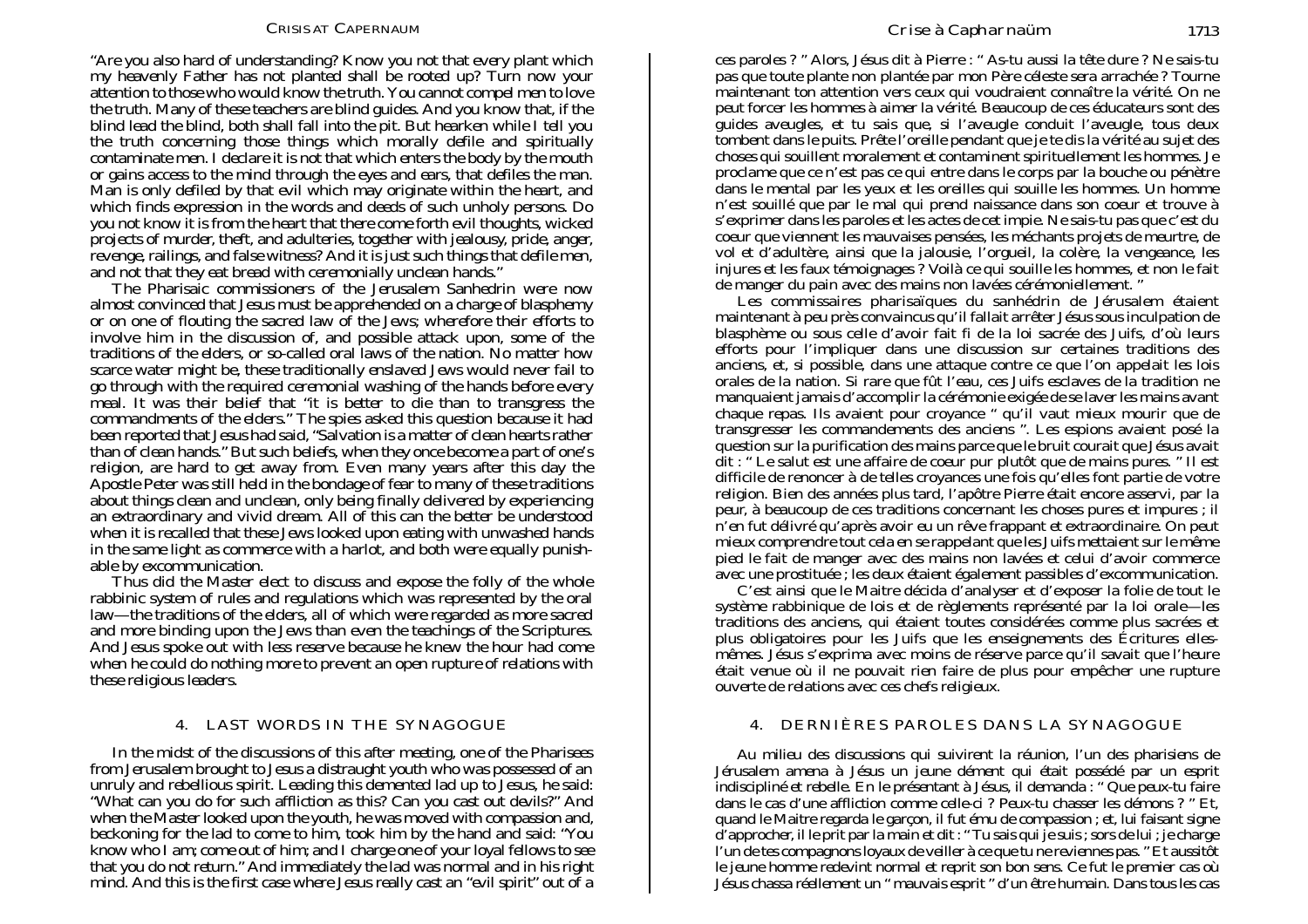human being. All of the previous cases were only supposed possession of the devil; but this was a genuine case of demoniac possession, even such as sometimes occurred in those days and right up to the day of Pentecost, when the Master's spirit was poured out upon all flesh, making it forever impossible for these few celestial rebels to take such advantage of certain unstable types of human beings.

When the people marveled, one of the Pharisees stood up and charged that Jesus could do these things because he was in league with devils; that he admitted in the language which he employed in casting out this devil that they were known to each other; and he went on to state that the religious teachers and leaders at Jerusalem had decided that Jesus did all his so-called miracles by the power of Beelzebub, the prince of devils. Said the Pharisee: "Have nothing to do with this man; he is in partnership with Satan."

Then said Jesus: "How can Satan cast out Satan? A kingdom divided against itself cannot stand; if a house be divided against itself, it is soon brought to desolation. Can a city withstand a siege if it is not united? If Satan casts out Satan, he is divided against himself; how then shall his kingdom stand? But you should know that no one can enter into the house of a strong man and despoil his goods except he first overpower and bind that strong man. And so, if I by the power of Beelzebub cast out devils, by whom do your sons cast them out? Therefore shall they be your judges. But if I, by the spirit of God, cast out devils, then has the kingdom of God truly come upon you. If you were not blinded by prejudice and misled by fear and pride, you would easily perceive that one who is greater than devils stands in your midst. You compel me to declare that he who is not with me is against me, while he who gathers not with me scatters abroad. Let me utter a solemn warning to you who would presume, with your eyes open and with premeditated malice, knowingly to ascribe the works of God to the doings of devils! Verily, verily, I say to you, all your sins shall be forgiven, even all of your blasphemies, but whosoever shall blaspheme against God with deliberation and wicked intention shall never obtain forgiveness. Since such persistent workers of iniquity will never seek nor receive forgiveness, they are guilty of the sin of eternally rejecting divine forgiveness.

"Many of you have this day come to the parting of the ways; you have come to a beginning of the making of the inevitable choice between the will of the Father and the self-chosen ways of darkness. And as you now choose, so shall you eventually be. You must either make the tree good and its fruit good, or else will the tree become corrupt and its fruit corrupt. I declare that in my Father's eternal kingdom the tree is known by its fruits. But some of you who are as vipers, how can you, having already chosen evil, bring forth good fruits? After all, out of the abundance of the evil in your hearts your mouths speak."

Then stood up another Pharisee, who said: "Teacher, we would have you give us a predetermined sign which we will agree upon as establishing your authority and right to teach. Will you agree to such an arrangement?" And when Jesus heard this, he said: "This faithless and sign-seeking generation seeks a token, but no sign shall be given you other than that which you already have, and that which you shall see when the Son of Man departs from among you."

And when he had finished speaking, his apostles surrounded him and led him from the synagogue. In silence they journeyed home with him to Bethsaida. They were all amazed and somewhat terror-stricken by the sudden change in the antérieurs, il s'agissait seulement de prétendues possessions par des démons ; mais, en l'espèce, c'était un cas authentique de possession démoniaque, comme il s'en produisait parfois à cette époque. À partir de la Pentecôte, l'esprit du Maitre répandu sur toute chair rendit définitivement impossible à ces quelques rebelles célestes de dominer ainsi certains types instables d'êtres humains.

Quand la population s'émerveilla, l'un des pharisiens se leva et accusa Jésus de pouvoir faire ces choses grâce à son alliance avec les démons. Il fit remarquer que le langage employé par Jésus pour chasser ce démon impliquait qu'ils se connaissaient mutuellement. Il continua en affirmant que les éducateurs religieux et les dirigeants de Jérusalem avaient conclu que Jésus accomplissait tous ces prétendus miracles par le pouvoir de Belzébuth, prince des démons. Le pharisien ajouta : " N'ayez rien de commun avec cet homme ; il est un partenaire de Satan.

Alors Jésus dit : " Comment Satan peut-il chasser Satan ? Un royaume divisé contre lui-même ne peut subsister. Si une maison est divisée contre ellemême, elle est bientôt vouée à la ruine. Une ville peut-elle soutenir un siège si elle est désunie ? Si Satan chasse Satan, il est divisé contre lui-même, et alors comment son royaume subsistera-t-il ? Vous devriez savoir que nul ne peut entrer dans la maison d'un homme fort et le dépouiller de ses biens, à moins de l'avoir d'abord dominé et enchainé. Si c'est par le pouvoir de Belzébuth que je chasse les démons, par qui vos fils les chassent-ils ? C'est pourquoi ils seront vos juges. Mais, si c'est par l'esprit de Dieu que je chasse les démons, alors le royaume de Dieu est vraiment venu à vous. Si vous n'étiez pas aveuglés par les préjugés et égarés par la peur et l'orgueil, vous percevriez facilement qu'un être plus grand que les démons se trouve parmi vous. Vous m'obligez à proclamer que quiconque n'est pas avec moi est contre moi, et que quiconque <sup>n</sup>'assemble pas avec moi disperse. Laissez-moi vous donner un avertissement solennel, à vous qui, avec les yeux ouverts et une perversité préméditée, osez attribuer sciemment les oeuvres de Dieu aux actes des démons ! En vérité, en vérité, je vous le dis, tous vos péchés seront pardonnés, et même tous vos blasphèmes, mais quiconque blasphèmera contre Dieu avec une intention méchante et délibérée n'obtiendra jamais le pardon. Puisque ces incorrigibles fauteurs d'iniquité ne chercheront ni ne recevront jamais le pardon, ils sont coupables du péché de rejeter éternellement le pardon divin.

 Beaucoup d'entre vous sont arrivés, aujourd'hui, à la croisée des chemins ; vous commencez à faire le choix inévitable entre la volonté du Père et la route des ténèbres que vous avez vous-même choisie, et vous finirez par être ce que vous choisissez maintenant. Ou bien il faut assainir l'arbre et son fruit, ou bien l'arbre et son fruit se corrompront. Je déclare que, dans le royaume éternel de mon Père, l'arbre est connu par ses fruits. Mais certains d'entre vous ressemblent à des vipères ; ayant déjà choisi le mal, comment pourraient-ils produire de bons fruits ? Après tout, c'est en puisant dans l'abondance du mal contenu dans votre coeur que votre bouche parle. "

Alors, un autre pharisien se leva pour dire : " Maitre, nous voudrions que tu nous donnes un signe prédéterminé que nous accepterions comme établissant ton autorité et ton droit d'enseigner. Serais-tu d'accord pour cet arrangement ? " Après avoir entendu ces paroles, Jésus dit : " Cette génération sans foi cherche des signes, mais il ne vous sera donné d'autre signe que celui que vous avez déjà et celui que vous verrez quand le Fils de l'Homme vous quittera. "

Lorsque Jésus eut fini de parler, les apôtres l'entourèrent et l'emmenèrent hors de la synagogue. Ils l'accompagnèrent en silence jusqu'au foyer de Bethsaïde. Ils étaient tous stupéfaits et quelque peu effrayés par le changement soudain dans la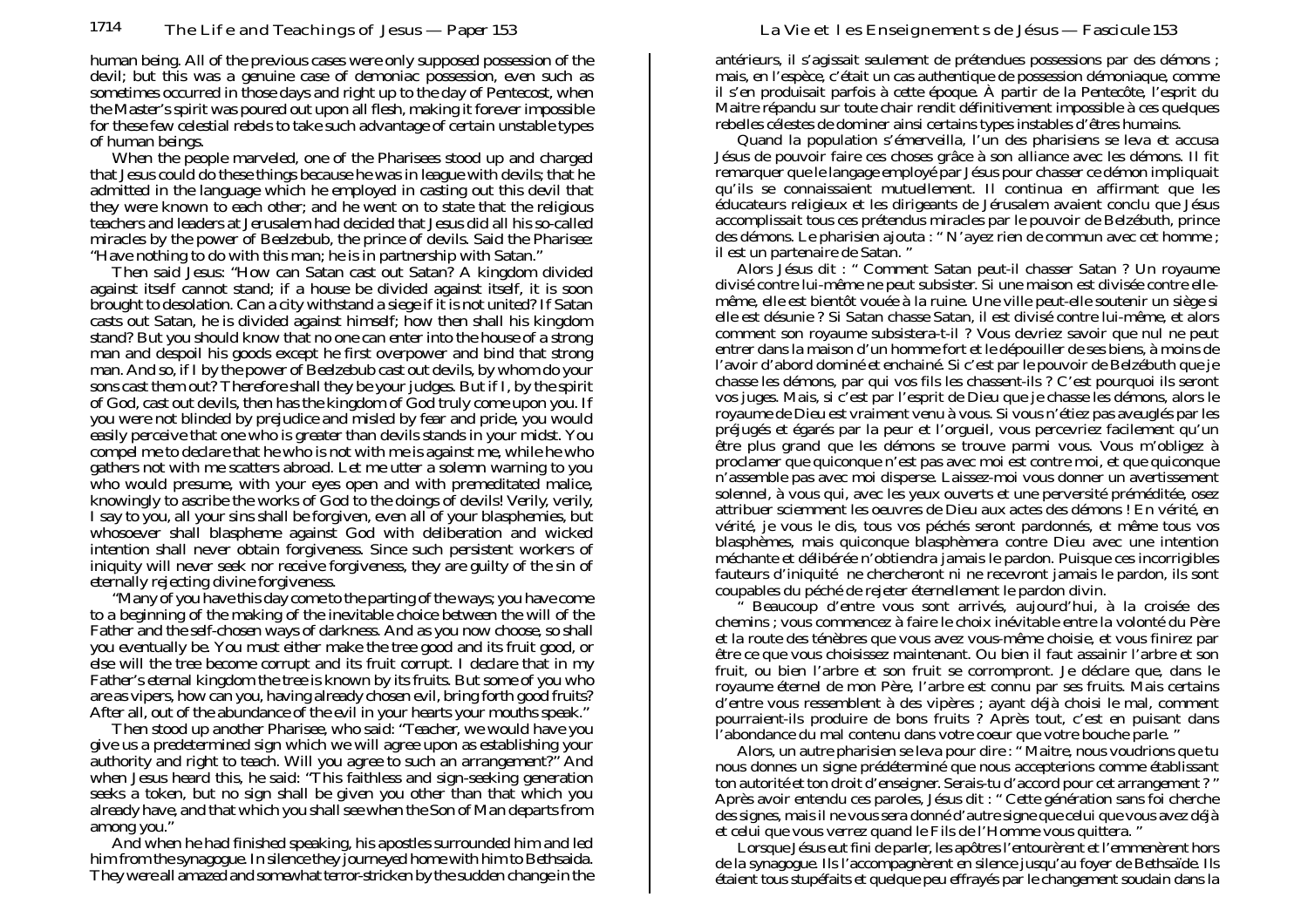#### CRISIS AT CAPERNAUM

Master's teaching tactics. They were wholly unaccustomed to seeing him perform in such a militant manner.

#### 5. THE SATURDAY EVENING

Time and again had Jesus dashed to pieces the hopes of his apostles, repeatedly had he crushed their fondest expectations, but no time of disappointment or season of sorrow had ever equaled that which now overtook them. And, too, there was now admixed with their depression a real fear for their safety. They were all surprisingly startled by the suddenness and completeness of the desertion of the populace. They were also somewhat frightened and disconcerted by the unexpected boldness and assertive determination exhibited by the Pharisees who had come down from Jerusalem. But most of all they were bewildered by Jesus' sudden change of tactics. Under ordinary circumstances they would have welcomed the appearance of this more militant attitude, but coming as it did, along with so much that was unexpected, it startled them.

And now, on top of all of these worries, when they reached home, Jesus refused to eat. For hours he isolated himself in one of the upper rooms. It was almost midnight when Joab, the leader of the evangelists, returned and reported that about one third of his associates had deserted the cause. All through the evening loyal disciples had come and gone, reporting that the revulsion of feeling toward the Master was general in Capernaum. The leaders from Jerusalem were not slow to feed this feeling of disaffection and in every way possible to seek to promote the movement away from Jesus and his teachings. During these trying hours the twelve women were in session over at Peter's house. They were tremendously upset, but none of them deserted.

It was a little after midnight when Jesus came down from the upper chamber and stood among the twelve and their associates, numbering about thirty in all. He said: "I recognize that this sifting of the kingdom distresses you, but it is unavoidable. Still, after all the training you have had, was there any good reason why you should stumble at my words? Why is it that you are filled with fear and consternation when you see the kingdom being divested of these lukewarm multitudes and these halfhearted disciples? Why do you grieve when the new day is dawning for the shining forth in new glory of the spiritual teachings of the kingdom of heaven? If you find it difficult to endure this test, what, then, will you do when the Son of Man must return to the Father? When and how will you prepare yourselves for the time when I ascend to the place whence I came to this world?

"My beloved, you must remember that it is the spirit that quickens; the flesh and all that pertains thereto is of little profit. The words which I have spoken to you are spirit and life. Be of good cheer! I have not deserted you. Many shall be offended by the plain speaking of these days. Already you have heard that many of my disciples have turned back; they walk no more with me. From the beginning I knew that these halfhearted believers would fall out by the way. Did I not choose you twelve men and set you apart as ambassadors of the kingdom? And now at such a time as this would you also desert? Let each of you look to his own faith, for one of you stands in grave danger." And when Jesus had finished speaking, Simon Peter said: "Yes, Lord, we are sad and perplexed, but we will never forsake you. You have taught us the words of eternal life. We have believed in you and followed with you all this time. We

tactique d'enseignement du Maitre. Ils n'avaient aucunement l'habitude de le voir se conduire d'une manière aussi militante.

#### 5. LE SAMEDI SOIR

Maintes et maintes fois, Jésus avait mis en pièces les espoirs de ses apôtres et, de façon répétée, il avait réduit à néant leurs plus chères espérances, mais jamais ils n'avaient subi de moments de déception ni de périodes de tristesse équivalents à ceux qui les frappaient maintenant. En outre, une crainte réelle pour leur sécurité se mêlait aujourd'hui à leur dépression. Ils étaient tous surpris et épouvantés par la soudaineté et l'ampleur de la désertion de la multitude. Ils étaient aussi un peu effrayés et déconcertés par l'audace inattendue et la résolution affirmée dont faisaient preuve les pharisiens venus de Jérusalem. Mais, par-dessus tout, ils étaient désorientés par le soudain changement de tactique de Jésus. En temps ordinaire, ils auraient bien accueilli l'apparition de cette attitude plus militante, mais, en l'espèce, elle accompagnait tant d'évènements inattendus qu'elle les effraya.

Et, maintenant, par dessus-tous ces ennuis, lorsqu'ils arrivèrent chez eux, Jésus refusa de manger. Il s'isola durant des heures dans l'une des chambres du haut. Il était près de minuit quand Joab, le chef des évangélistes, revint avec la nouvelle qu'un tiers de ses associés avaient abandonné la cause. Durant toute la soirée, des disciples fidèles avaient fait la navette pour rendre compte que le revirement des sentiments envers le Maitre était général à Capharnaüm. Les dirigeants de Jérusalem s'empressèrent d'attiser ce sentiment de désaffection et de chercher par tous les moyens à développer le mouvement écartant la population de Jésus et de ses enseignements. Durant ces heures éprouvantes, les douze femmes tenaient une réunion dans la maison de Pierre. Elles étaient profondément bouleversées, mais aucune ne déserta.

Un peu après minuit, Jésus descendit de la chambre du haut et revint parmi les douze et leurs compagnons, une trentaine d'hommes en tout. Il dit : " Je reconnais que ce passage au crible du royaume vous cause de l'angoisse, mais il est inévitable. Néanmoins, après tout l'entrainement que vous avez subi, aviez-vous une raison valable de trébucher sur mes paroles ? Pourquoi êtesvous remplis de crainte et de consternation en voyant le royaume débarrassé de ces multitudes tièdes et de ces disciples hésitants ? Pourquoi vous chagrinezvous à l'aurore du jour où les enseignements spirituels du royaume des cieux vont briller d'une nouvelle gloire ? Si déjà vous trouvez difficile de supporter cette épreuve, que direz-vous le jour où il faudra que le Fils de l'Homme retourne vers le Père ? Quand et comment vous préparerez-vous pour le moment où je remonterai à la place d'où je suis venu dans ce monde ?

" Mes bien-aimés, il faut vous rappeler que c'est l'esprit qui vivifie ; la chair, et tout ce qui s'y rapporte, est de peu de profit. Les paroles que je vous ai dites sont esprit et vie. Ayez bon courage ! Je ne vous ai pas abandonnés. Bien des gens s'offusqueront de mon franc-parler durant ces journées. Vous avez déjà entendu que bon nombre de mes disciples ont fait volte-face et ne me suivent plus. Depuis le commencement, je savais que ces croyants sans enthousiasme quitteraient nos rangs le long du chemin. Ne vous ai-je pas choisis tous les douze et mis à part comme ambassadeurs du royaume ? Et maintenant, en un moment comme celui-ci, déserteriez-vous aussi ? Que chacun de vous considère sa propre foi, car l'un de vous est menacé d'un grave danger. " Lorsque Jésus eut fini de parler, Simon Pierre dit : " Oui, Seigneur, nous sommes tristes et perplexes, mais nous ne t'abandonnerons jamais. Tu nous as enseigné les paroles de la vie éternelle. Nous avons cru en toi